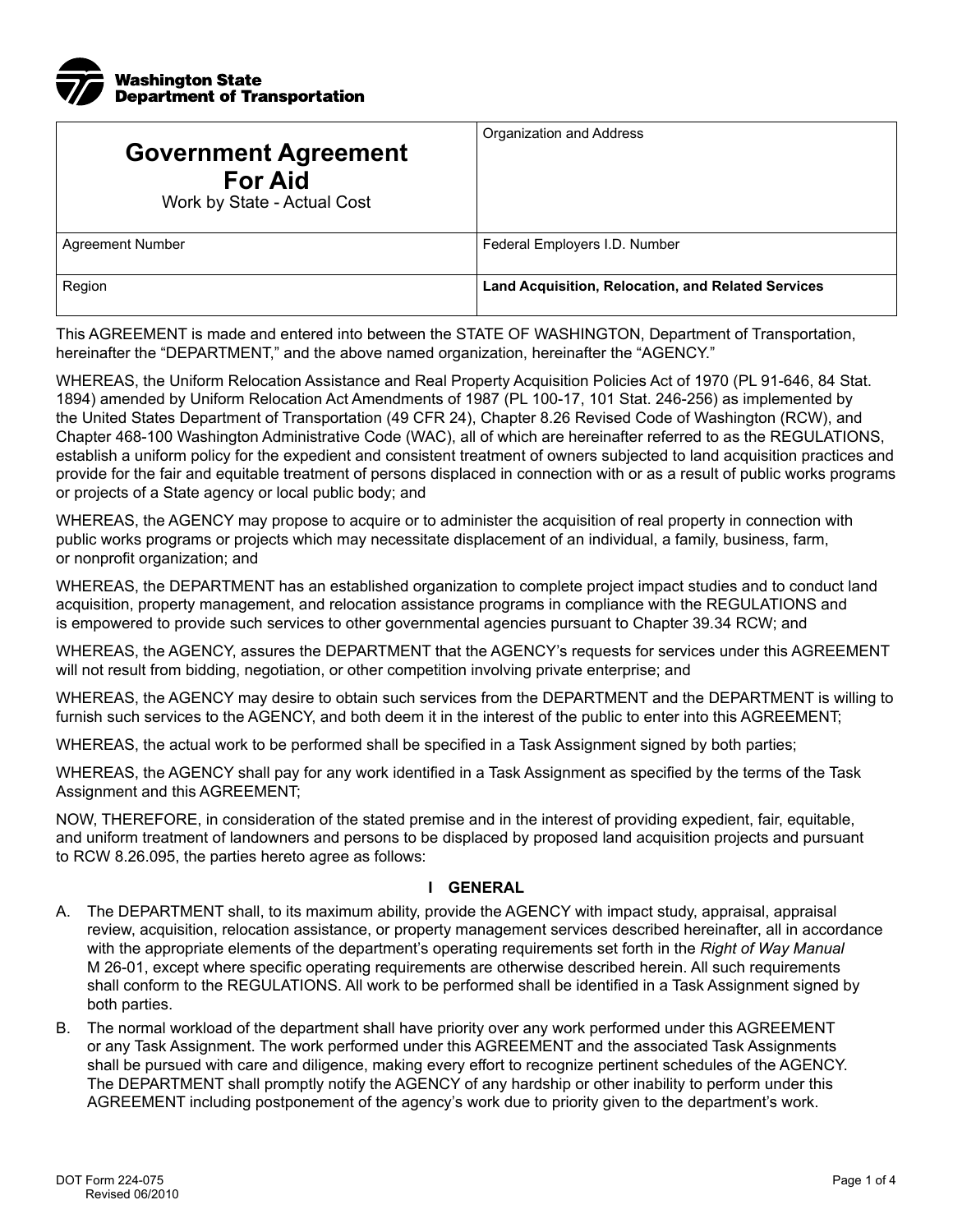- C. This AGREEMENT may be increased or decreased in scope or character of work to be performed if such change becomes necessary, but any such change shall be accomplished by written supplement executed by all parties to said AGREEMENT.
- D. The parties shall agree on a satisfactory completion date for work performed under any Task Assignment ("work completion date"), which shall be specified in the Task Assignment. The AGENCY shall, upon satisfactory completion of work performed pursuant to a Task Assignment, issue a letter of acceptance that shall include a release and waiver of all future claims or demands of any nature resulting from the performance of the work under the Task Assignment. If the DEPARTMENT does not receive a letter of acceptance within 90 days following the work completion date, the work will be considered accepted by the AGENCY. The AGENCY may withhold acceptance of work by submitting written notification to the DEPARTMENT within a 90-day period. This notification shall include the reasons for withholding acceptance.

## **II WORK ASSIGNMENT/REQUEST**

- A. Specific assignments shall be made in the form of a written Task Assignment to the DEPARTMENT by the AGENCY and signed by both parties. Each Task Assignment shall contain an agreed upon budget and schedule for all services to be rendered. AGENCY approval is required for budget and schedule changes. The agreed upon budget will include estimated DEPARTMENT staff and related costs in addition to applicable acquisition/relocation cost estimates. The AGENCY shall make such assignments before any negotiations for property acquisition and before any discussion of price with the property owner, when required by the REGULATIONS.
- B. The AGENCY shall furnish the DEPARTMENT with all information that has been compiled by or is available to the AGENCY concerning the property to be affected by each particular project. Such information shall include, but not be limited to, copies of approved right of way plan sheets showing limits of parcels, rights to be acquired, and sufficient engineering data to develop legal descriptions; a list identifying each property affected by the project by parcel number; a tabulation of improvements on each property; the geographical location and boundaries of each property; and a description of how the project affects each property.
- C. The DEPARTMENT shall furnish all labor, materials, supplies, and incidentals necessary to complete the work assigned by the AGENCY and shall furnish all information necessary to the conduct of a land acquisition program.
- D. The DEPARTMENT will at its discretion and upon written request from the AGENCY furnish the following as required:

**Impact Studies:** Impact studies shall be made and reported in written narrative addressing potential influences by a program or project on land economics or land use factors, displacement/relocation factors, acquisition costs, and relocation plans, as requested.

**Appraisal:** Property shall be evaluated and value conclusions reported to conform with departmental operating requirements. Any request by the AGENCY for court preparation and testimony will be a separate Task Assignment under this AGREEMENT and shall be submitted to the DEPARTMENT in a timely manner to provide not less than ninety (90) days notice in advance of any expected court appearance.

**Appraisal Review:** Appraisal reports shall be reviewed to conform with departmental operating requirements for validity of value conclusions provided such reports are accompanied by a copy of the appraiser's contract and provided that the AGENCY (or its agent) has determined that such reports appear to comply with the agency's procedural requirements and include adequate description of the property appraised and the interest to be acquired and appear to include adequate data supporting said conclusions. The AGENCY shall be responsible for obtaining any necessary replacements for unacceptable appraisal reports or for obtaining any substantive revisions of inadequate reports where such reports were furnished to the DEPARTMENT by the AGENCY.

**Acquisition:** Every reasonable effort will be made to acquire real property by negotiations in accordance with the REGULATIONS and the AGENCY's condemnation authority, including the AGENCY's authority to acquire limited access where applicable. The DEPARTMENT shall attempt to acquire all property within the project limits without commencing condemnation proceedings. A written offer will be presented to each owner at the time price is first discussed for the property. The offer will be documented and retained as part of the parcel file. Individual parcel diaries will be maintained containing adequate written records of the negotiations including, but not limited to, the following:

- 1. Date and place of contacts;
- 2. Persons present;
- 3. Offers made (actual dollar amount);
- 4. Counter offers made;
- 5. Reasons settlement could not be reached (if appropriate).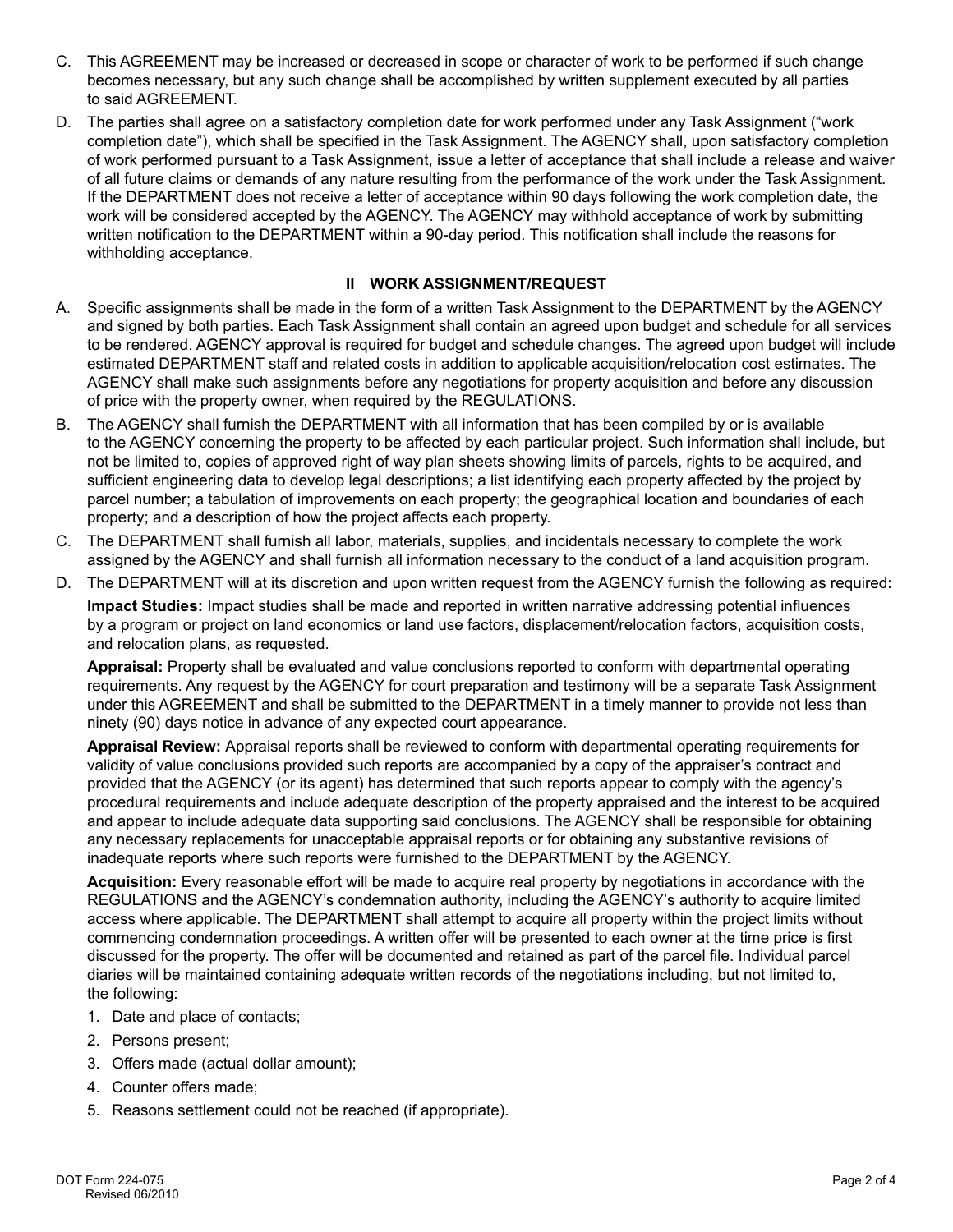Each request by the AGENCY shall specify the name of the grantee in whose name the property is to be conveyed. The DEPARTMENT shall provide the AGENCY with deeds to all property acquired and, wherever possible, instruments to clear encumbrances of title from those deeds. The DEPARTMENT will provide information leading to clearing of encumbrances that the DEPARTMENT cannot clear without legal action. Upon completion of a review of each acquisition by the DEPARTMENT's Title Section, all instruments and materials pertaining thereto will be provided to the AGENCY. Clearing remaining encumbrances of title and making the actual payment for the property shall be the responsibility of the AGENCY. Should it become apparent that negotiations for attempted acquisition have reached an impasse and sufficient time has elapsed for a property owner to make a decision, the DEPARTMENT will, either at its discretion or upon written request by the AGENCY, submit to the AGENCY a condemnation report that will contain a summary of negotiations, amounts of counter offers, if any, and other historic data relative to such attempted acquisition. The actual filing of condemnation and subsequent litigation shall be the responsibility of the AGENCY.

**Relocation Assistance:** Relocation assistance services shall be provided to conform with departmental operating requirements. All relocation payment claims presented by displacees will be processed by the DEPARTMENT, but the actual disbursement of monies shall be made by the AGENCY. As may be requested by the AGENCY, the DEPARTMENT may assist the AGENCY, on a case by case basis, with an appeal as to relocation assistance benefits filed by an aggrieved displacee. However, the AGENCY shall remain responsible for any appointment of a hearing officer, conducting hearings, maintaining records thereof, and rendering the final decision of the AGENCY.

**Property Management:** Effective management of agency- controlled properties will be provided in the name of the AGENCY in conformity with departmental operating requirements.

E. At the completion of the Task Assignment, the DEPARTMENT will turn over to the AGENCY all records including appraisal and appraisal review reports, acquisition, relocation assistance, and property management records pertinent to the work performed by the DEPARTMENT.

### **III PAYMENT**

The DEPARTMENT shall be paid by the AGENCY for completed work and for services rendered under this AGREEMENT and associated Task Assignments as provided hereinafter. Such payment shall be full compensation for work performed or services rendered and for all labor, materials, supplies, and incidentals necessary to complete the work. The DEPARTMENT acknowledges and agrees that only those costs actually allocable to a project shall be charged to such project.

- A. The DEPARTMENT shall be reimbursed in full by the AGENCY for its direct and related indirect costs accumulated in accordance with its current accounting procedures.
- B. Partial payments will be made by the AGENCY within 30 days of receipt of the billings from the DEPARTMENT. Billings will not be more frequent than one per month. It is agreed that payment of any particular claim will not constitute agreement as to the appropriateness of any item and that at the time of final billing all required adjustments will be made.
- C. Upon termination of this AGREEMENT as provided in Section VI, the DEPARTMENT shall be paid by the AGENCY for services rendered to the effective date of termination less all payments previously made. No payment shall be made by the AGENCY for any expense incurred or work done following the effective date of termination unless authorized, in writing, by the AGENCY.
- D. Final payment of any balance due the DEPARTMENT of the ultimate gross reimbursable amount, prior to the effective date of termination, will be made upon ascertainment of such balance by the DEPARTMENT and certification thereof to the AGENCY.

### **IV LEGAL RELATIONS**

A. **INDEMNIFICATION:** Each of the parties to this AGREEMENT shall protect, defend, indemnify and save harmless the other party from and against all liabilities, penalties, costs, losses, damages, expenses, causes of action, claims, demands, or judgments, including without limitation, reasonable attorney's fees, arising out of or related to the terms, covenants or conditions of this AGREEMENT and such parties' performance or failure to perform any aspect of this AGREEMENT; provided, however, that if the claims or suits are caused by or result from the concurrent negligence of (a) the AGENCY, its agents or employees, and (b) the DEPARTMENT, its agents or employees, including those actions covered by RCW 4.24.115, the obligations shall be valid and enforceable only to the extent of the parties' negligence; and provided further, that nothing herein shall require either party to hold harmless or defend the other party from any claim arising from the sole negligence of the other party.